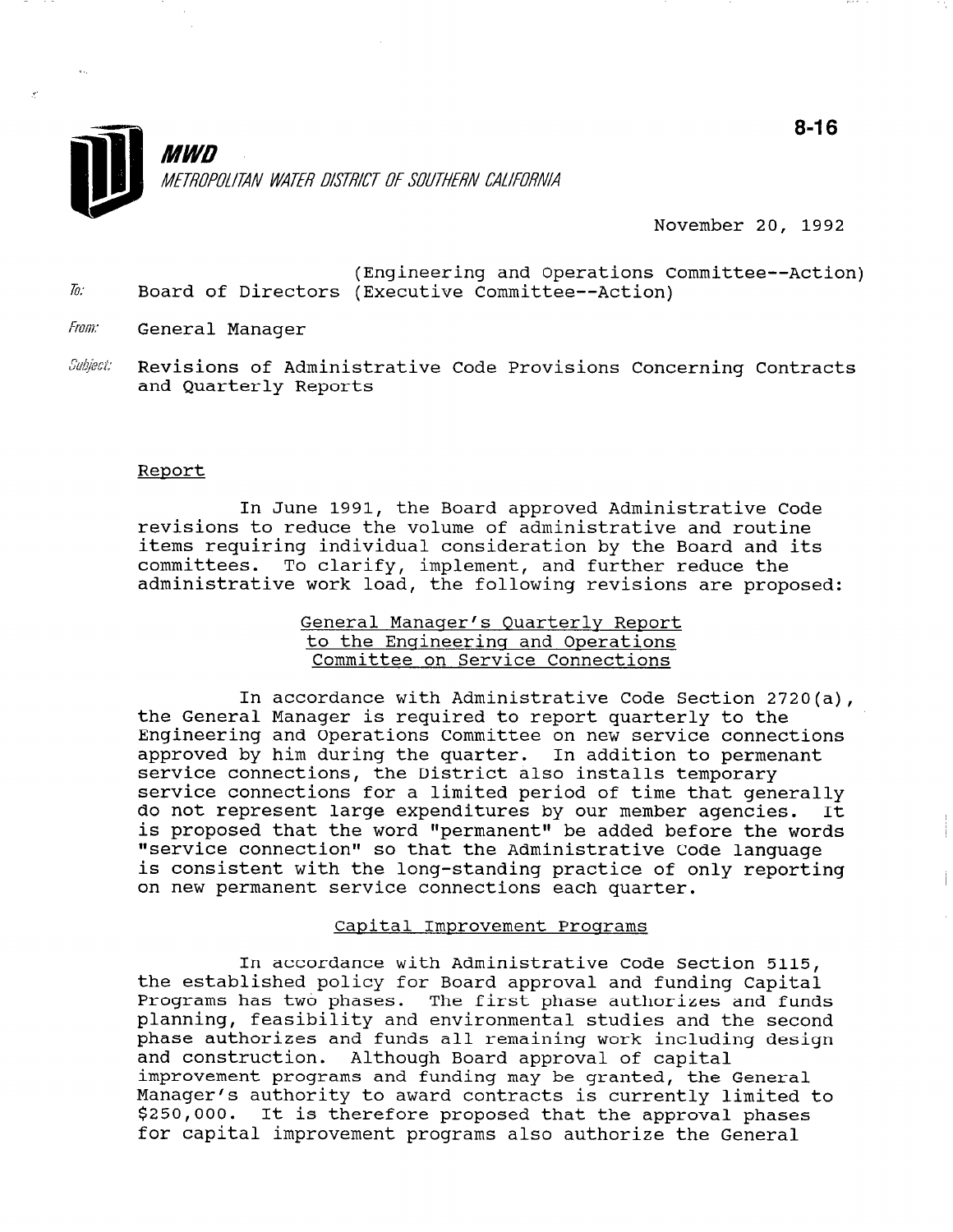Board of Directors -2- November 20, 1992

Manager to award and execute all contracts for the required work under each phase in accordance with established policy and without regard to amount unless otherwise restricted by the Administrative Code or the Board.

### Change Orders

It is proposed that Administrative Code Section 8115(d) be revised to conform with the proposed revisions to Administrative Code Section 5115 which will authorize the General Manager to issue change orders for capital program contracts under Administrative Code Section 5115 in amounts up to \$250,000 per contract, or, for contracts which exceed \$5 million, an aggregate amount per contract not to exceed five percent of the initial amount of the contract.

### Agencv Temporary Personnel

The funding for temporary personnel is approved each year as part of the annual budget. It is proposed that Administrative Code Section 8122 be added to authorize the General Manager to enter into and amend existing contracts with employment service agencies and consultants supplying temporary personnel, regardless of dollar value, provided that the aggregate expenditure during any fiscal year does not exceed the amount provided for in the annual budget appropriation for these services. The General Manager will report quarterly to the Organization and Personnel and Engineering and Operations committees on the exercise of this authority.

Accordingly, attached for review are proposed revisions of relevant Administrative Code sections (Attachment A), and a copy of existing provisions reflecting additions and deletions (Attachment B).

This action is exempt from the provisions of the California Environmental Quality Act in that it can be seen with certainty that there is no possibility that the Administrative Code Revisions will have a significant effect on the environment.

### Board Committee Assignments

This letter is referred for action to:

The Engineering and Operations Committee because The Engineering and Operations Committee Dec of its jurisaiction over construction, operation, and<br>maintenance of District facilities, pursuant to Administrat maintenance of District facilities, pursuant to Administrative<br>Code Section 2431: and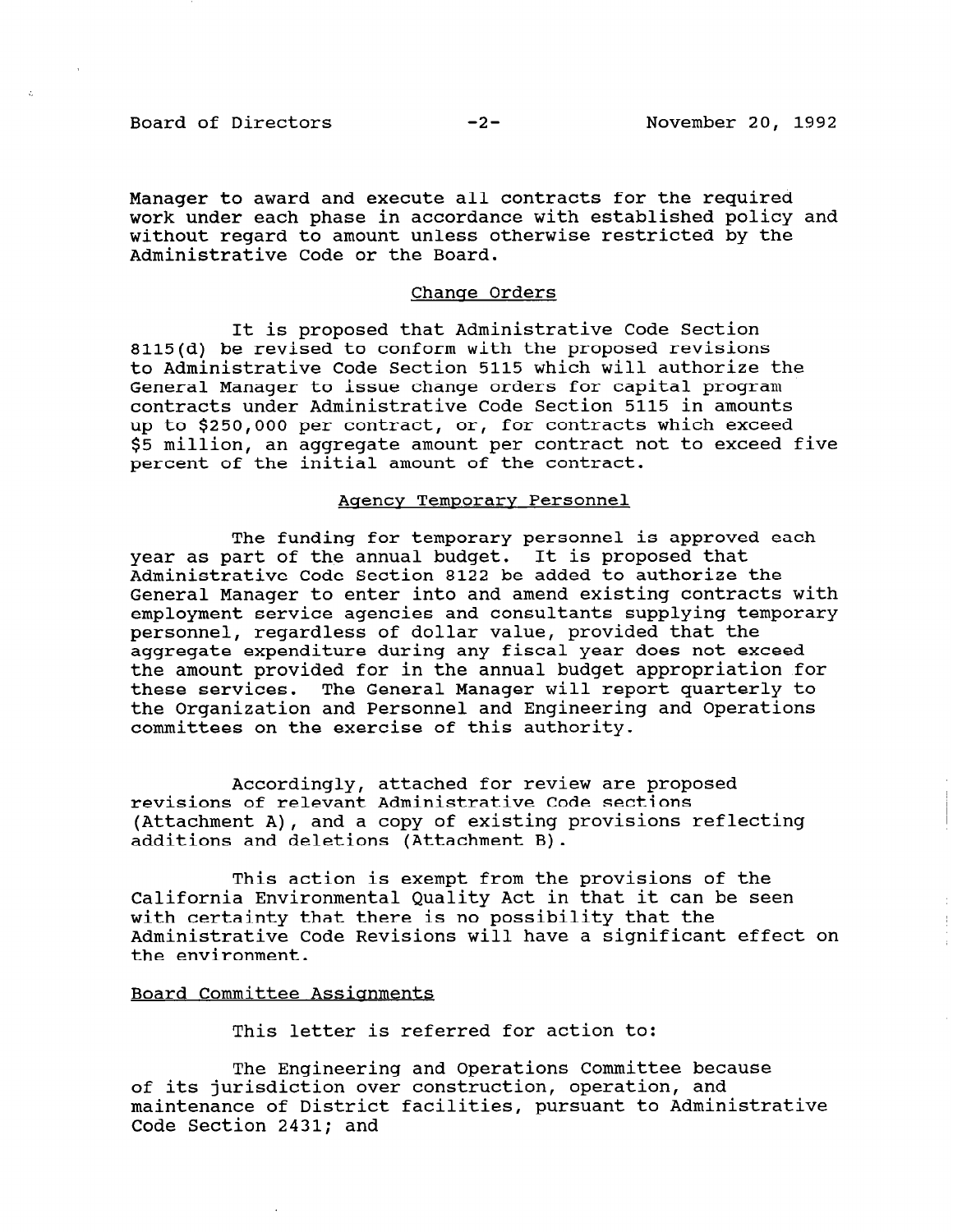The Executive Committee because of its jurisdiction relating to policies and procedures to be considered by the Board pursuant to Administrative Code Section 2417(e).

### Recommendation

# ENGINEERING AND OPERATIONS AND EXECUTIVE COMMITTEES FOR ACTION.

It is recommended that Sections 2720, 5115, 8113, and 8115 of the Metropolitan Water District Administrative Code be amended, and that Section 8122 be added to the Administrative Code to read as set forth in Attachment A.

lTF:atr, (brd:admcode.dec-11242)<br>Attachments

 $\sim$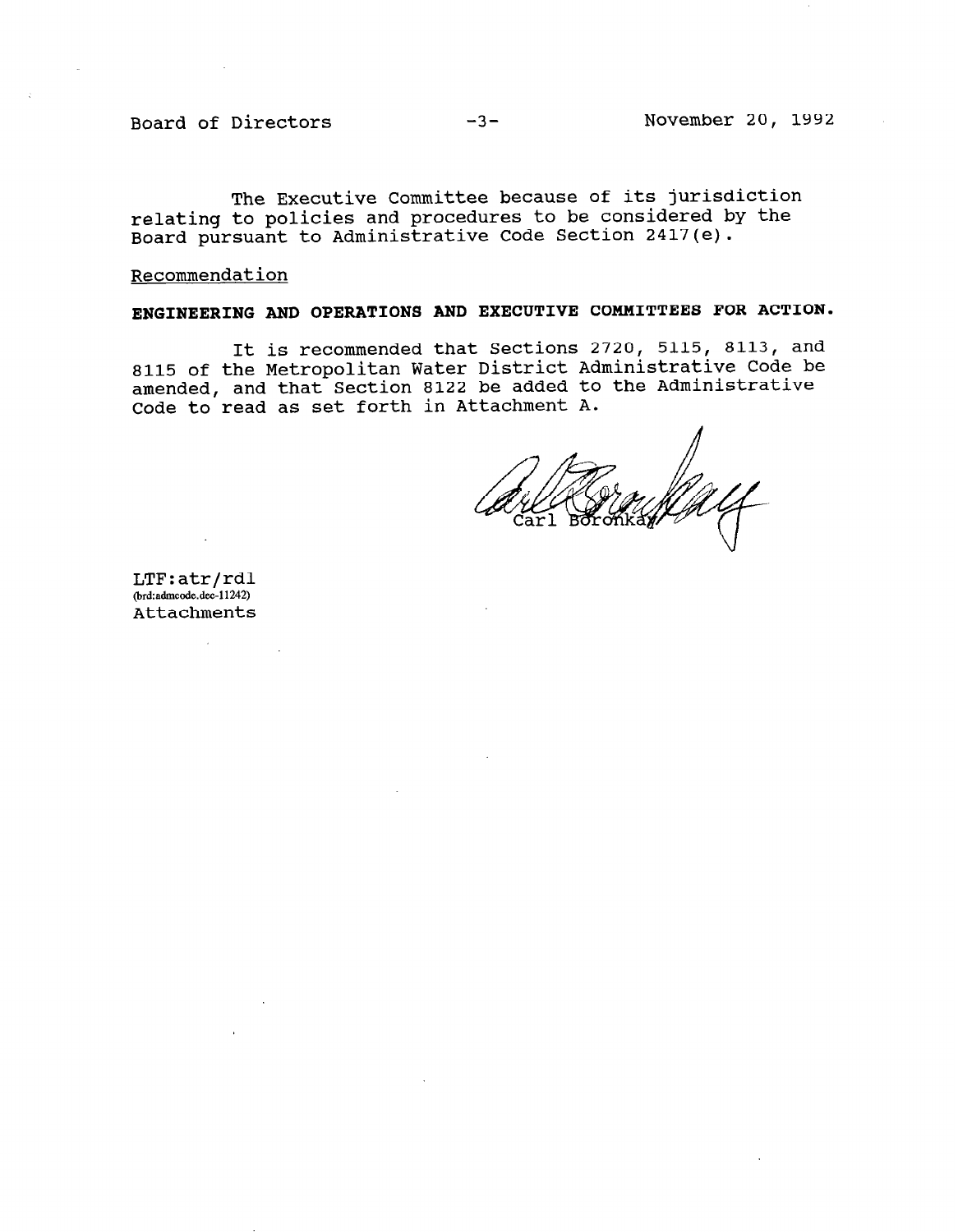### 5 2720. General Manager's Quarterly Reports

The General Manager shall make the following reports quarterly:

(a) To the Engineering and Operations Committee:

(1) On permanent service connections approved by the General Manager pursuant to Sections 4700-4706 with the estimated cost and approximate location of each;

(2) On the execution of relocation agreements involving an amount in excess of \$100,000 under the authority of Section 8118(a);

(31 On the execution of any contract authorized pursuant to Section 8121; and

(4) On the status of the Local Projects Program, including the execution of any Local Projects Program agreements under the authority of Section 4516.

(b) To the Land Committee:

(1) Deeds or grants accepted during the preceding quarter;

(2) Easements, or similar rights, granted during the preceding quarter under the authority of Section 8220, and shall also include in such report any relocation or protection agreement made in connection therewith;

(3) All leases made during the preceding quarter under the authority of Sections 8222 and 8223;

(4) The details of any transactions during the preceding quarter in which an improvement was disposed of in such a manner as to make the improvement available for subsequent use by a party other than the District; and

(5) Property sold pursuant to the authority granted by Section 8240 et seq.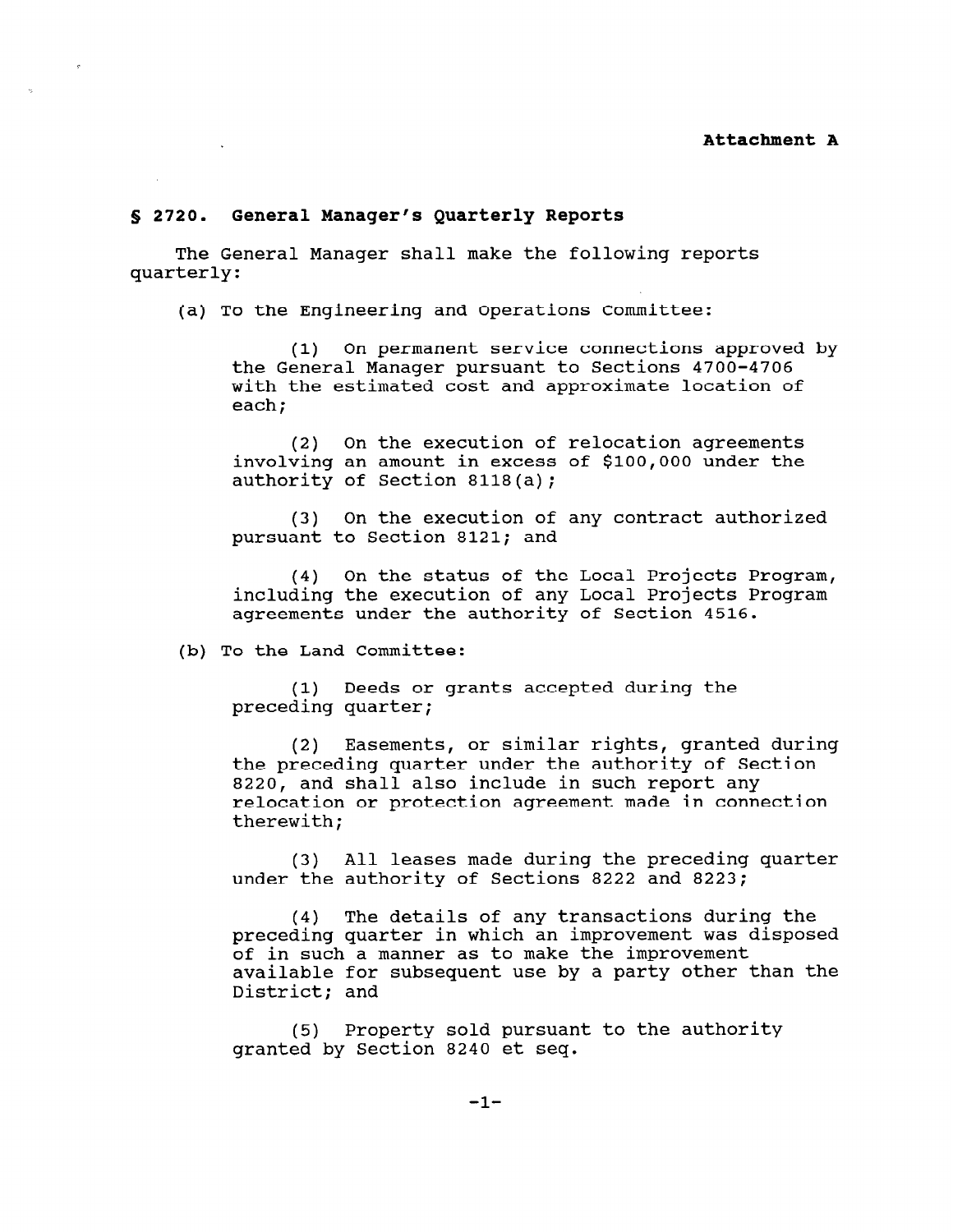- $(c)$ To the Legal and Claims Committee, jointly with the General Counsel, the exercise of any power delegated to them by Sections 6431, 9200 and 9201.
- (d) To the Organization and Personnel Committee on the employment of any consultant, the extension of any consulting agreement, and on the exercise of authority under Sections 8103(k) and 8117 during the preceding calendar quarter. The report covering the last calendar quarter of the year may be combined with and included in the annual report. Each such report shall indicate when a consultant is a former employee of the District.
- (e) To the Water Problems Committee on the status of the Local Projects Program, including the execution of any Local Projects Program agreements under the authority of Section 4516.
- $(f)$ To the Executive Committee on Directors' travel expenses.
- $(q)$ To the Organization and Personnel and Engineering and Operations Committees on the execution of contracts and extension of contracts with employment service agencies and consultants supplying temporary personnel under the authority of Section 8122.

# 5 5115. Capital Improvement Program Approvals and Funding.

Unless otherwise exempted by the Administrative Code, the General Manager may request that the Board appropriate funds for planning, feasibility and environmental studies for all Capital Improvement Programs and authority to award and execute all contracts related to studies. Following completion of all studies, the General Manager may request a total appropriation to fund the completion of all remaining work, as well as the authority to award and execute all contracts under that appropriation in accordance with established policy and without regard to amount unless otherwise restricted by this Code or the Board. If the actual aggregate costs of a capital program are expected to exceed the amount appropriated, the General Manager shall request additional funding and submit a report supporting said request. Notwithstanding the foregoing, the Board at its discretion may elect to appropriate only such amounts as it deems necessary for the completion of each distinct phase of a capital program.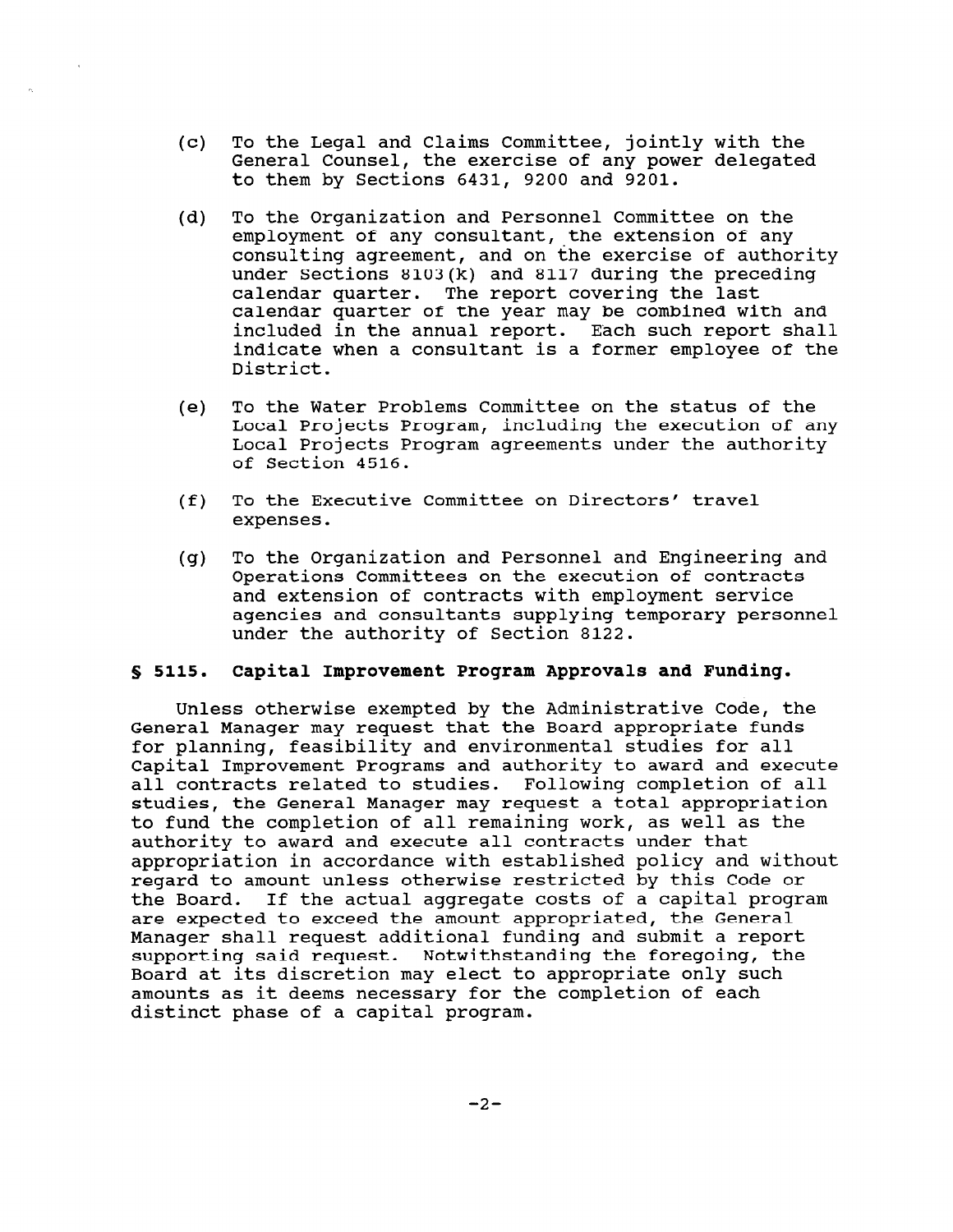### \$ 8113. Award.

(a) By Board. - Award of contract required to be made upon competitive bidding shall be made by the Board in the following instances:

(1) When the lowest responsible bid for the construction of works or structures, for the purchase of equipment, materials or supplies, or for the performance of labor or services is \$250,000 or more except for contracts within Section 5115;

(2) Where competitive bids are required and the low bid meeting the requirements of the notice inviting bids is not accepted.

(b) By General Manager. - In all cases other than those referred to in Section 8113(a) hereof, award of contract may be made by the General Manager unless otherwise directed by the Board.

### S 8115. Negotiated Contracts.

All contracts not required to be let by competitive bidding shall be entered into as follows:

(a) Contracts Over \$250,000. - Except as provided in Sections 5115 and 8115(b), if the amount payable or expected to be paid under the terms of the contract is \$250,000 or more, the contract shall be executed only upon prior approval of the Board, provided that the Board may designate an officer of the District to negotiate and execute classes of contracts without prior approval of the Board.

(b) Urgent Necessity Contracts. - When the cost for the construction of works or structures, for the purchase of equipment, materials or supplies, or for the performance of labor or services is \$250,000 or more, and such of fabor of services is yzoo, over more, and such<br>construction, purchase, or performance is determined by the CONSCIUCTION, PUICNASE, OF PETIOIMANCE IS GELEIMINEU General Manager to be of urgent necessity, the General<br>Manager may execute a contract therefor, provided that such contract shall not be binding on the District in an amount exceeding \$250,000 unless the General Manager obtains ratification of such contract by a two-thirds vote of the Board.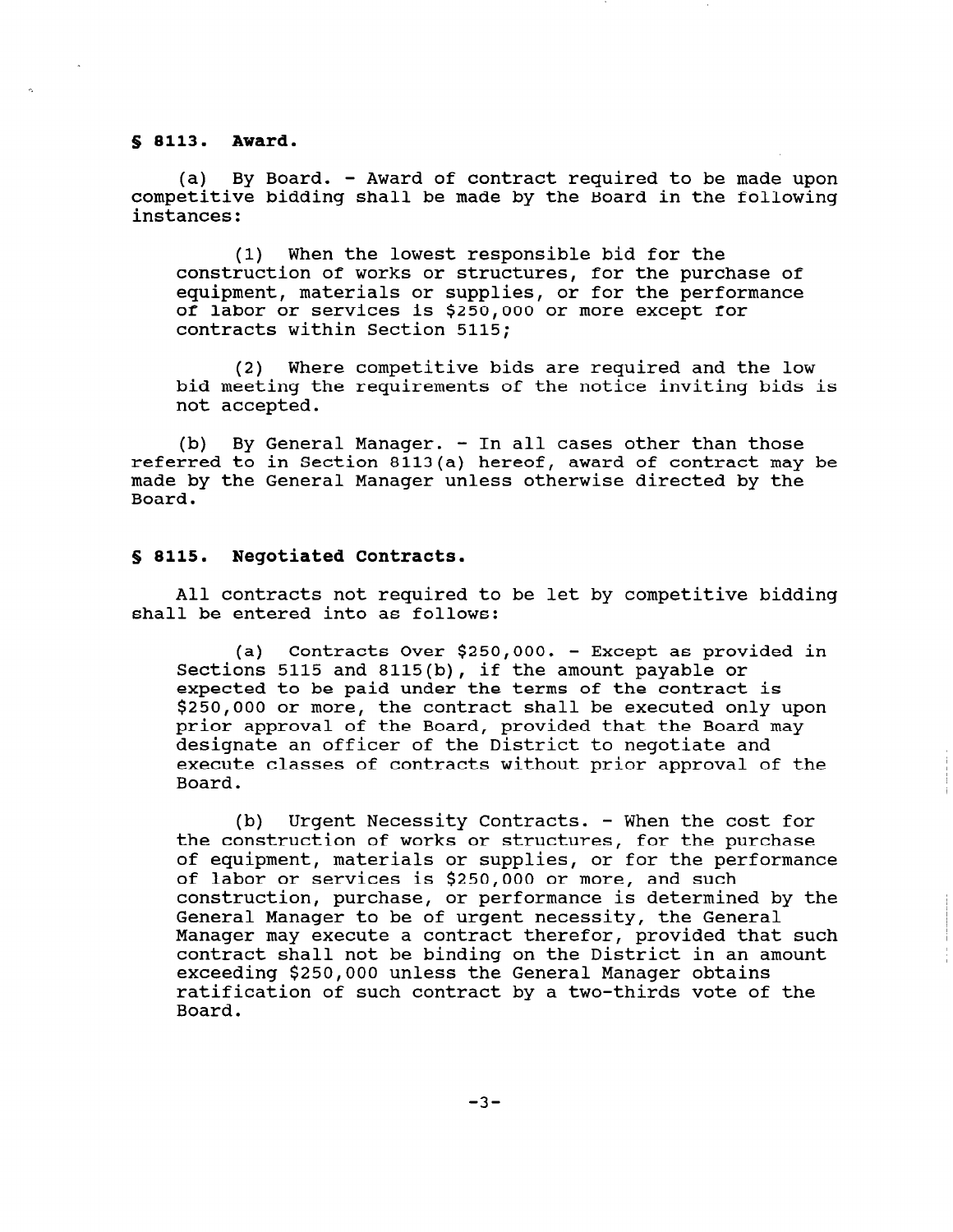(c) Contracts Under \$250,000. - If the amount payable or expected to be paid under the terms of a contract is less than \$250,000 the contract may be executed by the General Manager unless otherwise directed by the Board.

(d) Change Orders. - Except for construction and Capital Improvement Program contracts under Section 5115, if the amount payable under a change order is less than \$250,000, the General Manager is authorized to execute the change order even if the change order will bring the total amount payable under the contract to \$250,000 or more. Notwithstanding the foregoing, the General Manager shall not, without prior Board approval, issue change orders totalling more than \$250,000 to a contract involving an original total amount payable under \$250,000, or a change order that would cause the amount payable under a contract for professional and consulting services to exceed the limit established by Section 8117. Change orders for construction and Capital Improvement Program contracts under Section 5115 may be executed by the General Manager without prior Board approval for an amount up to \$250,000 per contract or an aggregate amount not to exceed 5 percent of the initial amount of the contract, whichever is greater.

### \$ 8122. Contracts for Temporary Personnel

The General Manager may enter into and amend existing contracts with employment service agencies and consultants supplying temporary personnel, regardless of dollar value, provided that the aggregate expenditure during any fiscal year does not exceed the amount provided for in the approved annual budget appropriation for these services.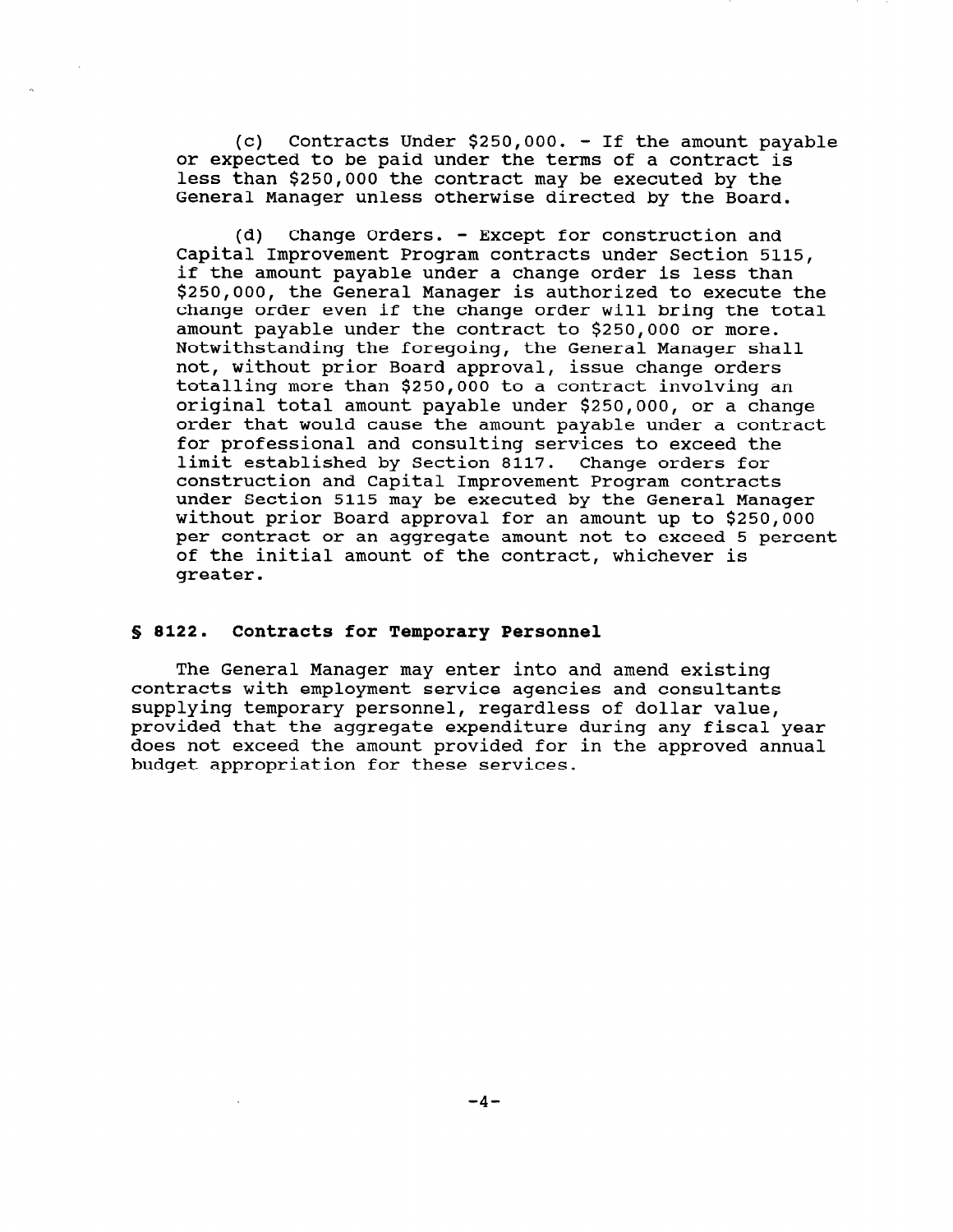### S 2720. General Manager's Quarterly Reports

The General Manager shall quarterly make the following reports quarterly:

(a) To the Engineering and Operations Committee:

(1) On permanent service connections approved by the General Manager pursuant to Sections 4700-47085 with the estimated cost and approximate location of each;

(2) On the execution of any relocation agreements involving an amount in excess of \$100,000 under the authority of Section 8118(a);

(3) On the execution of any contract authorized pursuant to Section 8121; and

(4) On the status of the Local Projects Program, including the execution of any Local Projects Program agreements under the authority of Section 4516.

(b) To the Land Committee:

(1) Deeds or grants accepted during the preceding quarter;

(2) Easements, or similar rights, granted during the preceding quarter under the authority of Section 8220, and shall also include in such report any relocation or protection agreement made in connection therewith;

(3) All leases made during the preceding quarter under the authority of Sections 8222 and 8223;

(4) The details of any transactions during the preceding quarter in which an improvement was disposed of in such a manner as to make the improvement  $\alpha$  is a party of subsequent use  $\alpha$  and  $\alpha$  party other than the  $\alpha$ avaiiable for<br>District: and

(5) Property sold pursuant to the authority granted by Section 8240 et seq.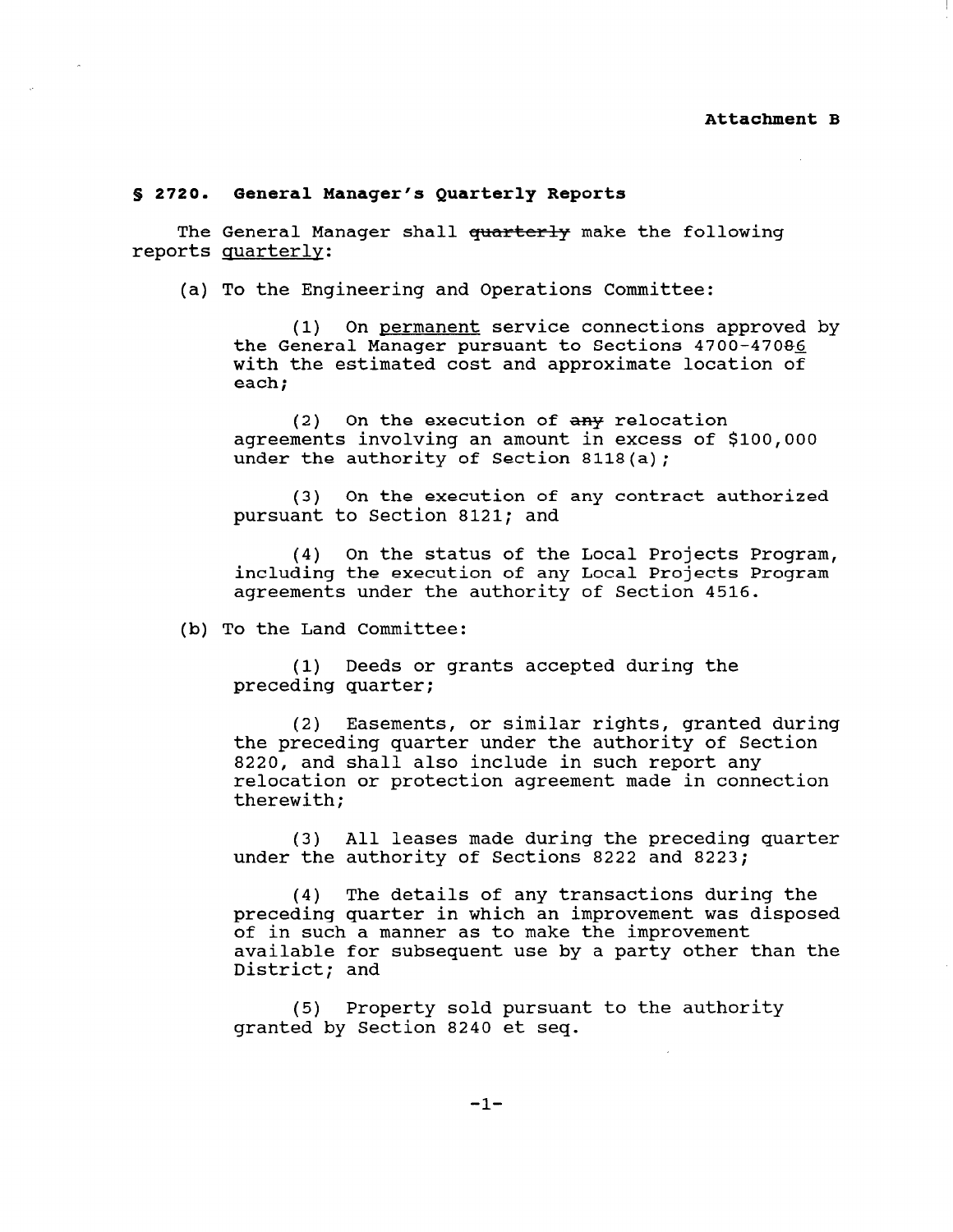- $(c)$ To' the Legal and Claims Committee, jointly with the General Counsel, the exercise of any power delegated to them by Sections 6431, 9200 and 9201.
- (d) To the Organization and Personnel Committee on the employment of any consultant, the extension of any consulting agreement, and on the exercise of authority under Sections 8103(k) and 8117 during the preceding calendar quarter. The report covering the last calendar quarter of the year may be combined with and included in the annual report. Each such report shall indicate when a consultant is a former employee of the District.
- (e) To the Water Problems Committee on the status of the Local Projects Program, including the execution of any Local Projects Program agreements under the authority of Section 4516.
- To the Executive Committee on Directors' travel  $(f)$ expenses.
- To the Organization and Personnel and Engineering and  $(q)$ Onerations Committees on the execution of contracts and extension of contracts with employment service aqencies and consultants supplyinq temporary personnel under the authority of Section 8122.

#### $$5115.$ Capital Project Improvement Program Approvals and Fundinq.

Unless otherwise exempted by the Administrative Code, the General Manager shall may request that the Board to appropriate  $\frac{1}{2}$  funds for  $\frac{1}{2}$  initial planning and, feasibility and environmental studies for all Capital Improvement projects Programs and authority to award and execute all contracts related to studies. Following completion of all environmental documentation studies, the General Manager shall may request a total appropriation for to fund the completion of all remaining work, as well as the authority to award and execute all contracts under that appropriation in accordance with concracts under that appropriation in accordance with continued pointy and without regard to amount unitss otherwise restricted by this Code or the Board. If the actual<br>aggregate costs of a capital project program are expected to exceeds the amount appropriationed, the General Manager shall request additional funding and qubmit a report quanorting gaid request auditional funding and submit a report supporting discretion may elect to appropriate only such amounts as it discretion may elect to appropriate only such amounts as deems necessary for the completion of each separate distinct<br>phase of a capital project program.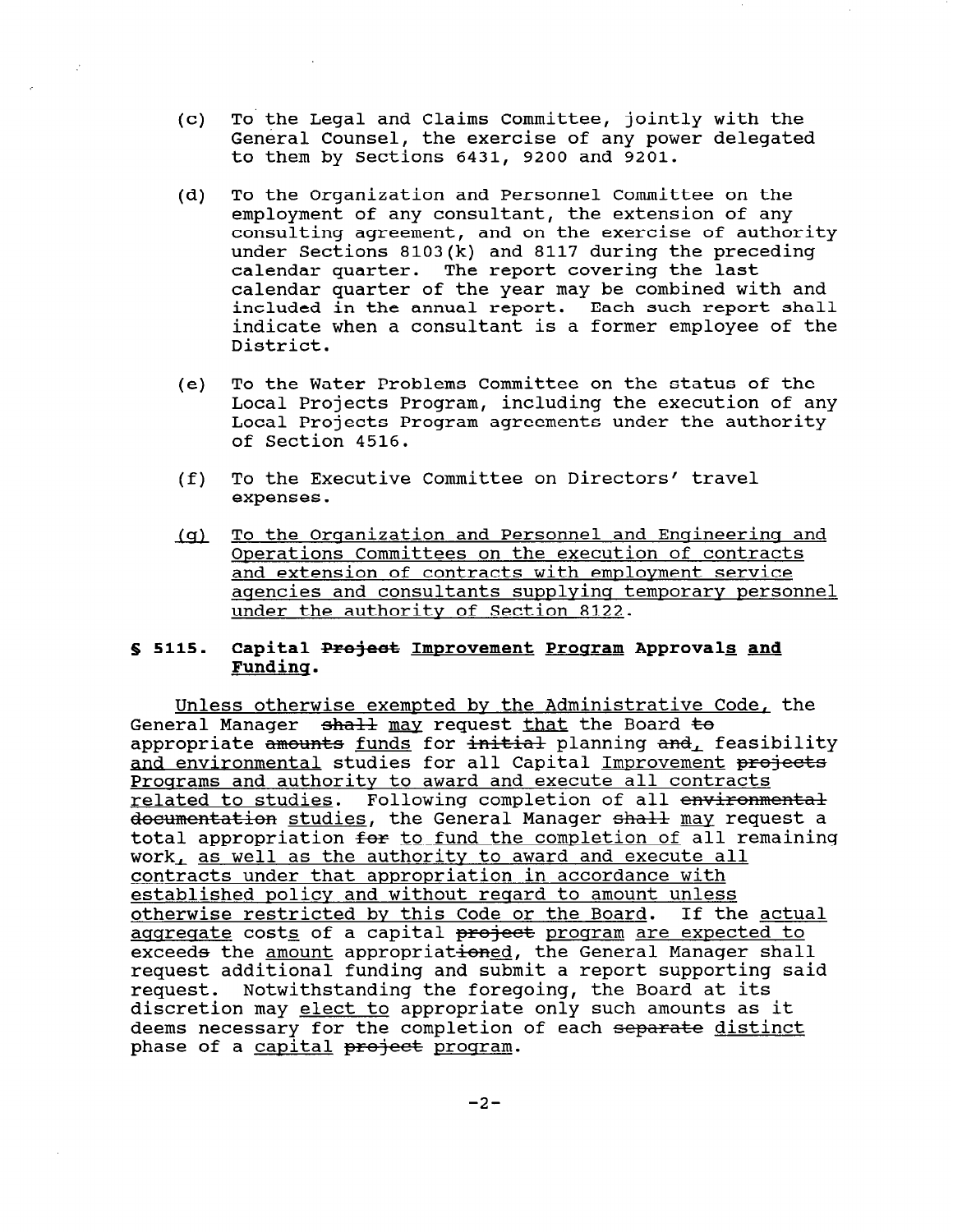s 8113. Award.

(a) By Board. - Award of contract required to be made upon competitive bidding shall be made by the Board in the following instances:

(1) When the lowest responsible bid for the construction of works or structures, for the purchase of equipment, materials or supplies, or for the performance of labor or services is \$250,000 or more except for contracts within Section 5115:

(2) Where competitive bids are required and the low bid meeting the requirements of the notice inviting bids is not accepted.

(b) By General Manager. - In all cases other than those referred to in Section 8113(a) hereof, award of contract may be made by the General Manager unless otherwise directed by the Board.

### 5 8115. Negotiated Contracts.

All contracts not required to be let by competitive bidding shall be entered into as follows:

(a) Contracts Over \$250,000, - Except as provided in Sections 5115 and 8115(b), if the amount payable or ecocrome <u>cree and</u> crre(x), it the amount pajaxie of<br>expected to be paid under the terms of the contract is \$250,000 or more, the contract shall be executed only upon prior approval of the Board, provided that the Board may designate an officer of the District to negotiate and execute classes of contracts without prior approval of the Board.

(b) Urgent Necessity Contracts. - When the cost for the construction of works or structures, for the purchase of equipment, materials or supplies, or for the performance of labor or services is \$250,000 or more, and such construction, purchase, or performance is determined by the General Manager to be of urgent necessity, the General Manager may execute a contract therefor, provided that such nanayer may execute a contract therefor, provided that sud<br>contract shall not be binding on the District in an amount contract shall not be binding on the District in an amount exceeding \$250,000 unless the General Manager obtains ratification of such contract by a two-thirds vote of the Board.

 $(c)$  Contracts Under \$250,000. - If the amount payable or expected to be paid under the terms of a contract is